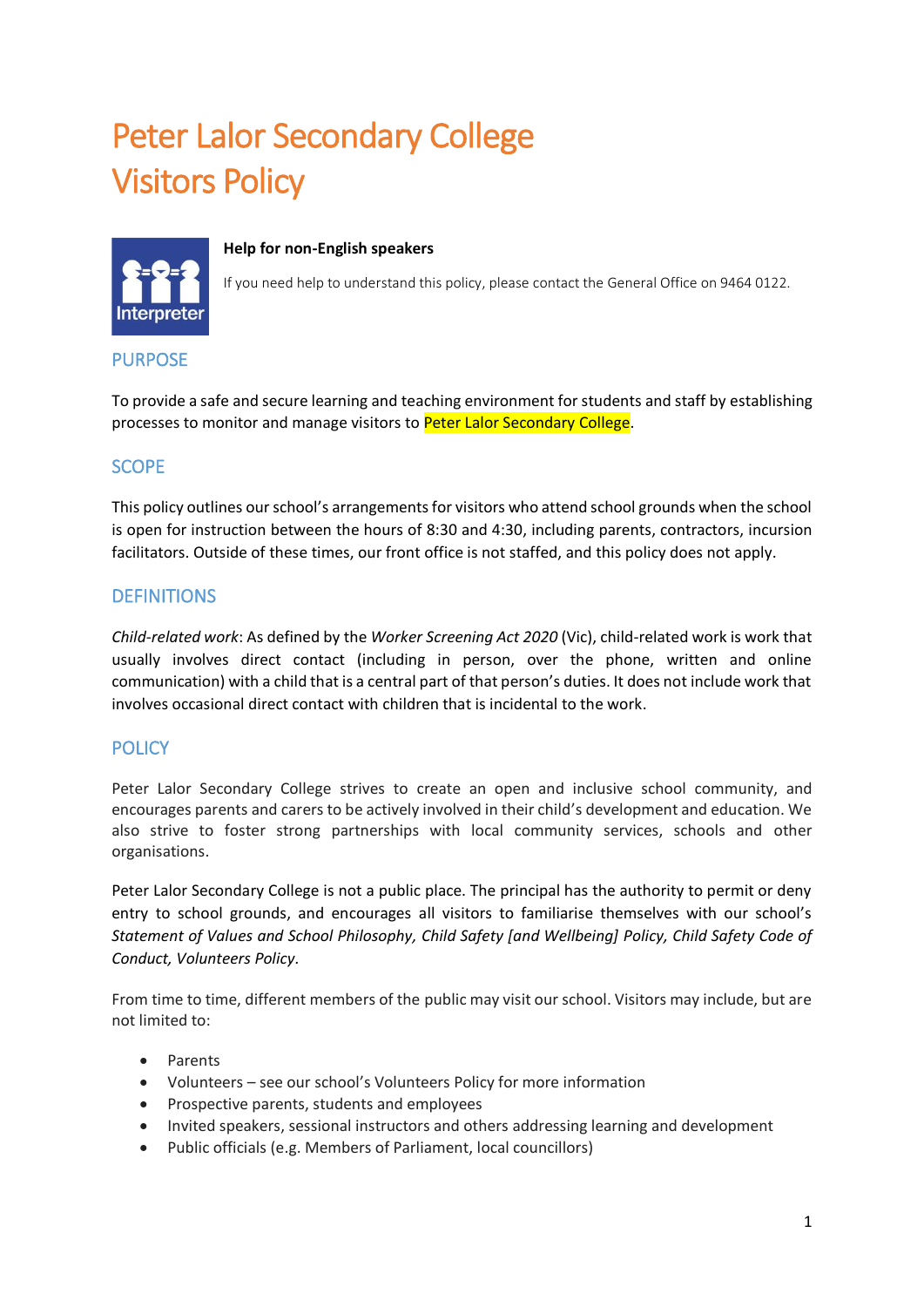- Persons conducting business e.g.: uniform suppliers, booksellers, official school photographers, commercial salespeople
- Tradespeople
- Children's services agencies
- Talent scouts
- Department of Families, Fairness and Housing workers
- Victoria Police
- Persons authorised to enter school premises (e.g. Worksafe inspectors, health officers etc)
- Other Department of Education and Training staff (including allied health staff) or contractors
- NDIS therapists or other allied health or health practitioners

## Sign in Procedure

All visitors to Peter Lalor Secondary College are required to report to the school office on arrival (see exceptions below in relation to parents/carers). Visitors must

- Record their name, signature, date and time of visit and purpose of visit in our Compass Kiosk
- Provide proof of identification to office staff upon request
- Produce evidence of their valid Working with Children Clearance where required by this policy (see below)
- Carry their visitor pass with them at all times
- Follow instruction from school staff and abide by all relevant school policies relating to appropriate conduct on school grounds including [insert relevant policies eg: Child Safety Code of Conduct, Respect for School Staff, Statement of Values and School Philosophy etc] as well as Department policies such as the [Sexual Harassment Policy](https://www2.education.vic.gov.au/pal/sexual-harassment/overview) and Workplace Bullying **[Policy](https://www2.education.vic.gov.au/pal/workplace-bullying/policy)**
- Return to the office upon departure, sign out and dispose of their visitor pass
- Peter Lalor Secondary College will ensure that our school's Child Safety Code of Conduct is available and visible to visitors when they sign in.

#### **COVID-19 vaccination information**

Our school follows Department of Education and Training policy with respect to the requirements relating to attendance on school sites and COVID-19 vaccinations.

For further information, refer to:

• COVID-19 Vaccinations – [Visitors and Volunteers on School Sites](https://www2.education.vic.gov.au/pal/covid-19-vaccinations-visitors-volunteers/policy)

#### **Working with Children Clearance and other suitability checks**

For Working with Children (WWC) Check and other suitability check requirements relating to parents/carers and other volunteers working with students please see our Volunteers Policy

All visitors who are engaged in **child-related work** (see definition above) must have a valid WWC Clearance. Additional suitability checks may also be required such as reference, proof of identity, qualification and work history involving children checks.

In some circumstances, visitors to Peter Lalor Secondary College who are **not** engaged in child-related work will also be required to produce a valid WWC Clearance depending on the particular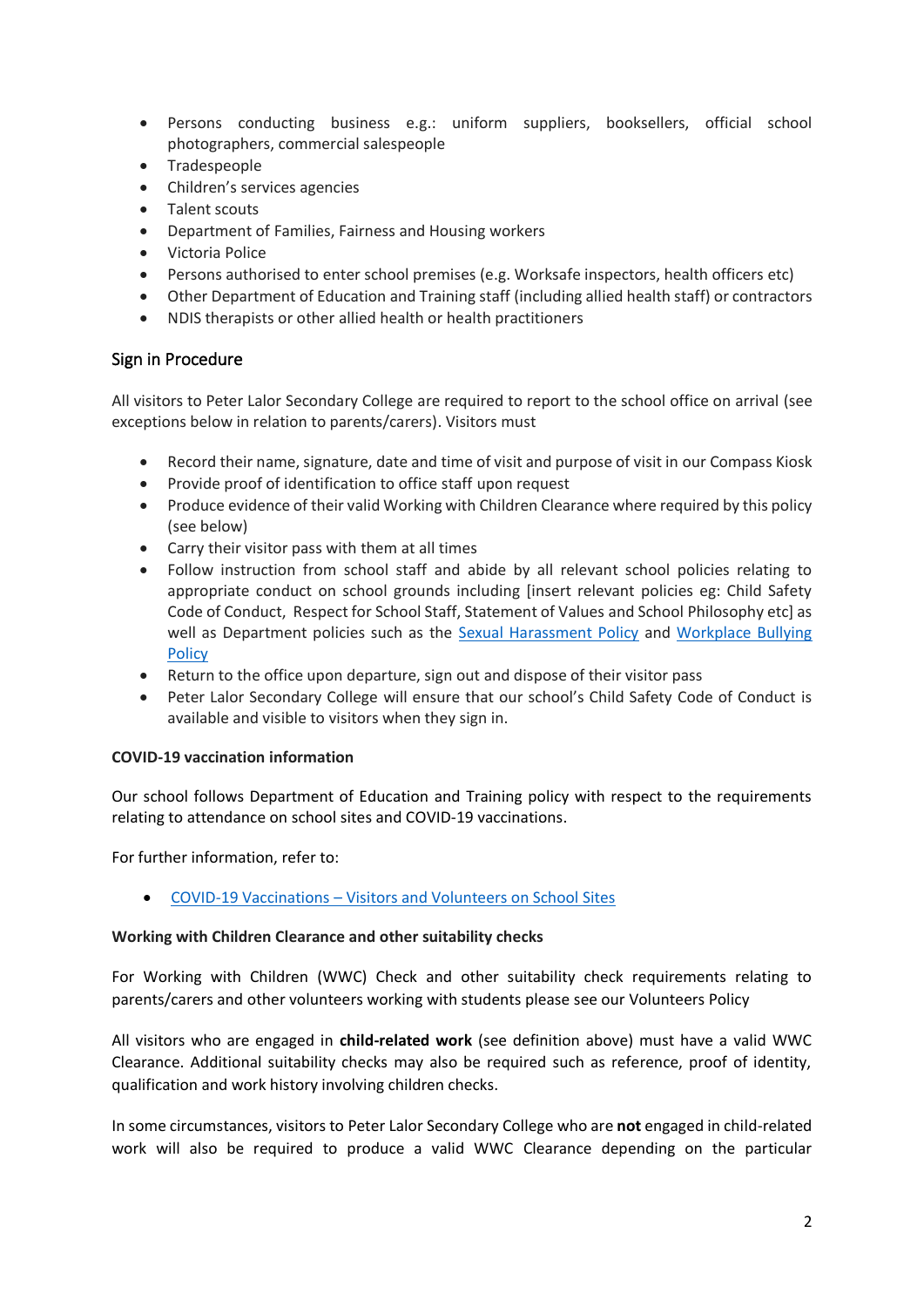circumstances of their visit. For example, Peter Lalor Secondary College will require a valid WWC Clearance for:

- **visitors who will be working regularly with children** during the time they are visiting, even though direct contact with children is not a central part of their normal duties
- **visitors (e.g. contractors)**, who will regularly be performing unsupervised work at the school during school hours or any other time where children are present. Further background checks, including references, may also be requested at the discretion of the principal.

Visitors who will be working in areas away from students (e.g. a visiting auditor who will be located in the front office with administration staff) or who will be supervised and accompanied by a staff member during their visit (e.g. a Member of Parliament, a journalist, a prospective parent on a school tour) will not be required to have a WWC Clearance.

Sworn Victoria Police officers or sworn Australian Federal Police officers are exempt from requiring a WWC Check, but may be asked to verify that they are sworn officers by providing proof of identification.

## Invited Speakers and Presenters

On occasion, Peter Lalor Secondary College may invite external speakers or providers to deliver incursions, presentations, workshops and special programs for our students. Consistent with Department of Education and Training requirements, Peter Lalor Secondary College will:

- ensure that the content of presentations and programs by external providers contributes to the educational development of our students and is consistent with curriculum objectives
- ensure that any proposed visit, programs or content delivered by visitors complies with the requirement that education in Victorian government schools is secular and is consistent with the values of public education, Department policies and the *Education and Training Reform Act 2006* (Vic). In particular, programs delivered by visitors are to be delivered in a manner that supports and promotes the principles and practice of Australian democracy including a commitment to:
	- o elected government
	- o the rule of law
	- o equal rights for all before the law
	- o freedom of religion, speech and association
	- o the values of openness and tolerance
	- o respect for the range of views held by students and their families.

#### Parent Visitors

We understand that there may occasionally be a reason why a parent or carer may want to speak to or see their child at school, during school hours.

If there is a particular pressing or unavoidable issue that cannot wait until the end of the school day, we ask that parents or carers call the school office to make the request to speak to or see their child during school hours.

We also ask that parents avoid arranging to visit their children at school wherever possible, as this can cause inappropriate disruptions to the school day.